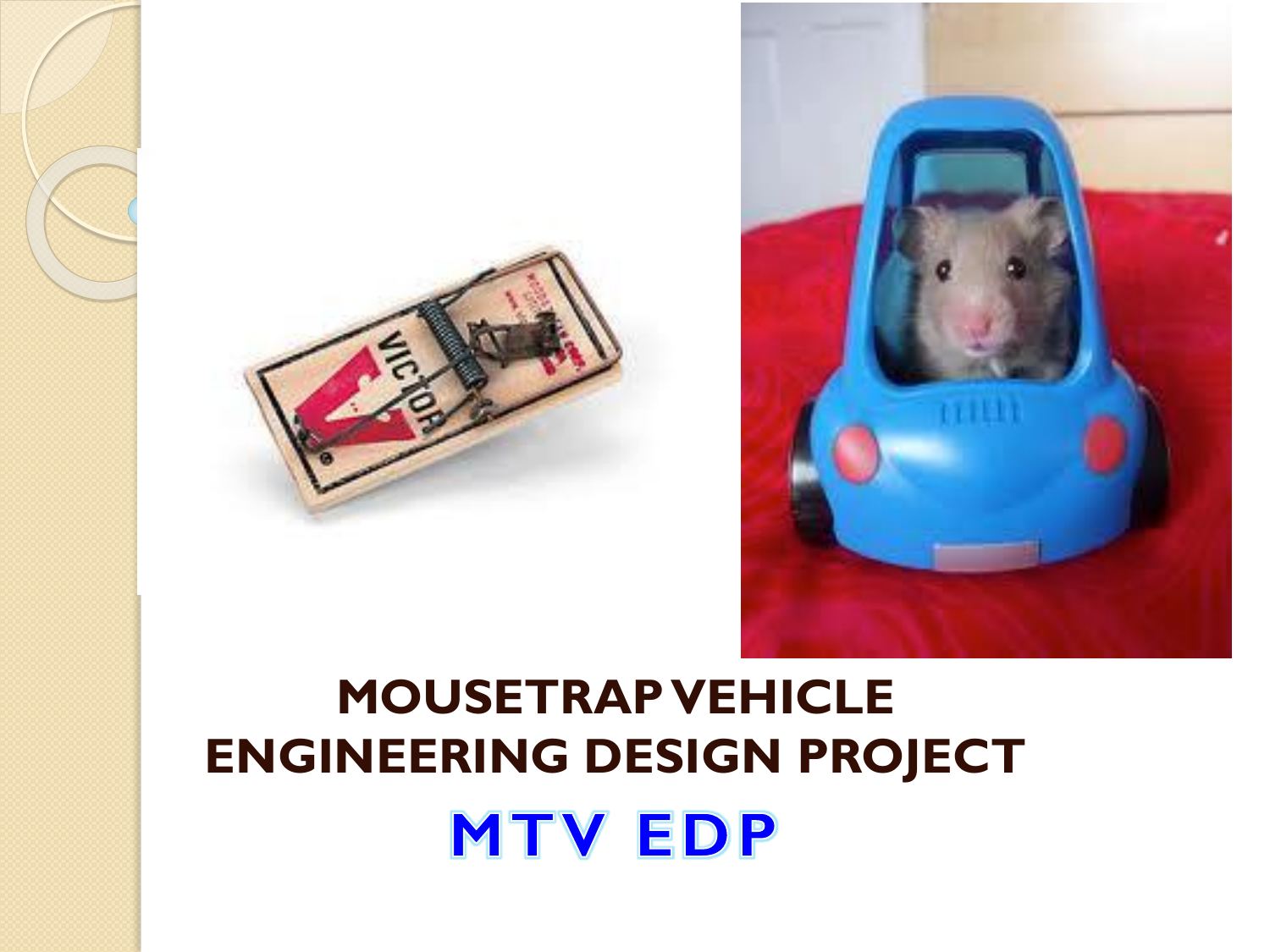

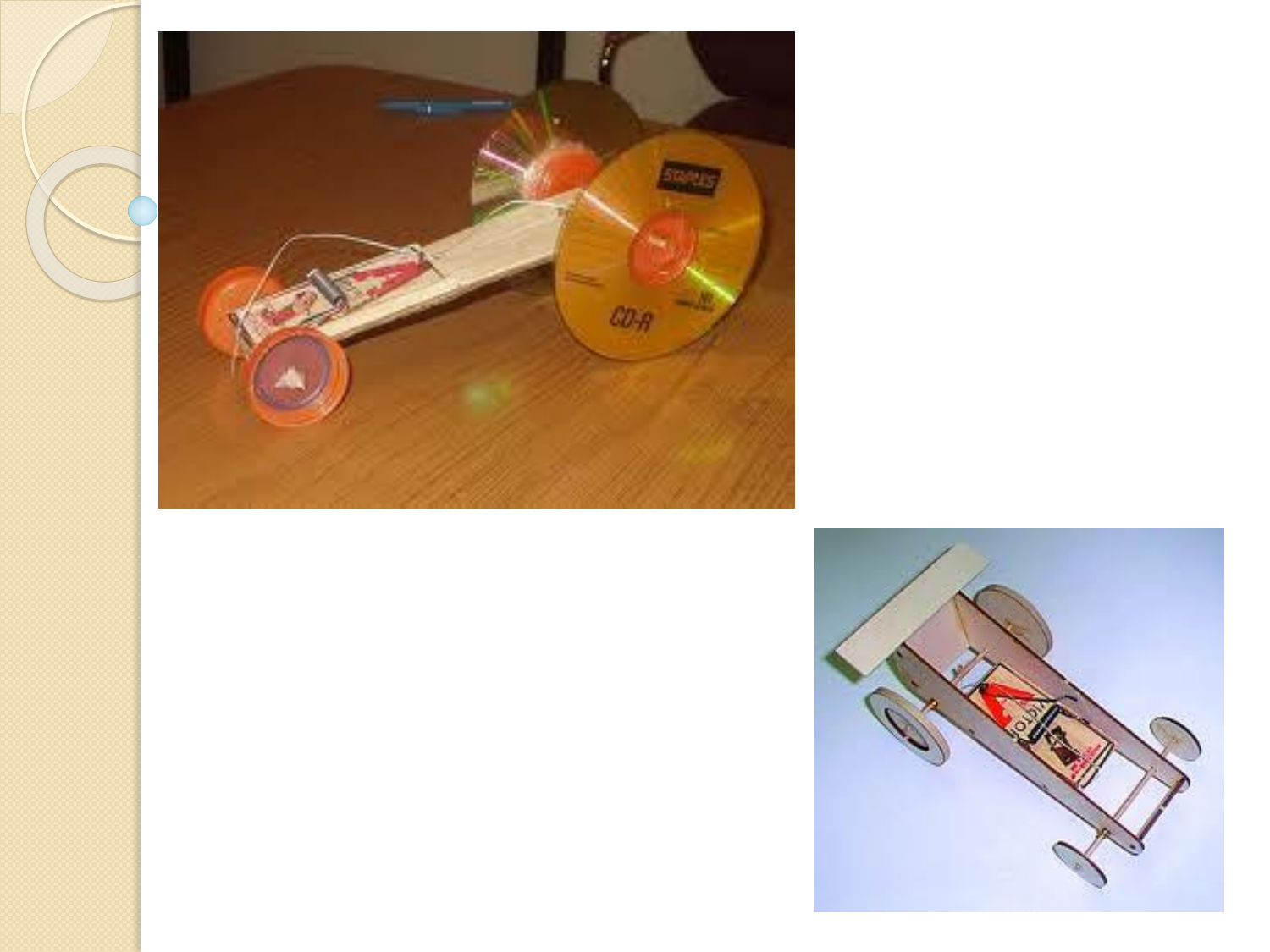

## **Materials**

- Mousetrap
- Chassis: wood scraps, balsa wood, ice cream sticks, stiff wire
- Axles: wooden dowels, metal tubes (copper or brass), axles from old toys
- Wheels: Metal lids, CDs, wheels from old toys, other disk-shaped objects
- Pull Cord: String, cord or fishing line
- Glue (strong enough to withstand force of mousetrap)
- Use recycled materials whenever possible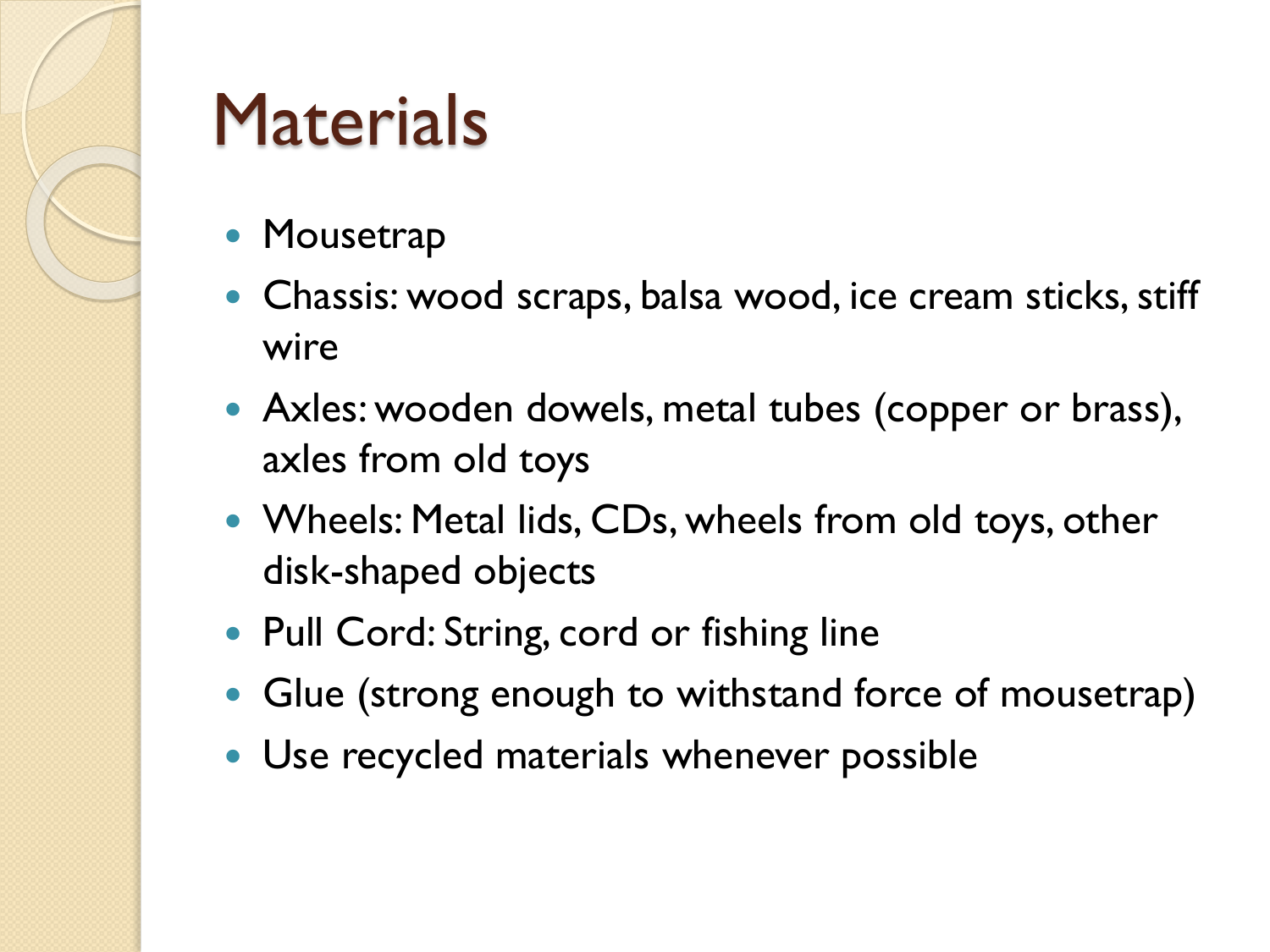# Physics Concepts

#### **Energy**

- **Energy can be defined as the ability to do work.**
- **Work is the applying a force to an object, and actually moving that object. If the object is not moved, no work is done.**
- **The goal of the project relies on efficiently transferring the spring's energy to the car's wheels. Potential energy is changed into kinetic energy.**
- **The string transfers energy to the axle. The axle acts on the wheel as a second transfer of the energy.**
- **The energy is used to push the wheel against the floor, causing the car to move.**
- **Any friction or resistance in the transfer of energy, leads to a decrease in the efficiency of the machine and decreased performance.**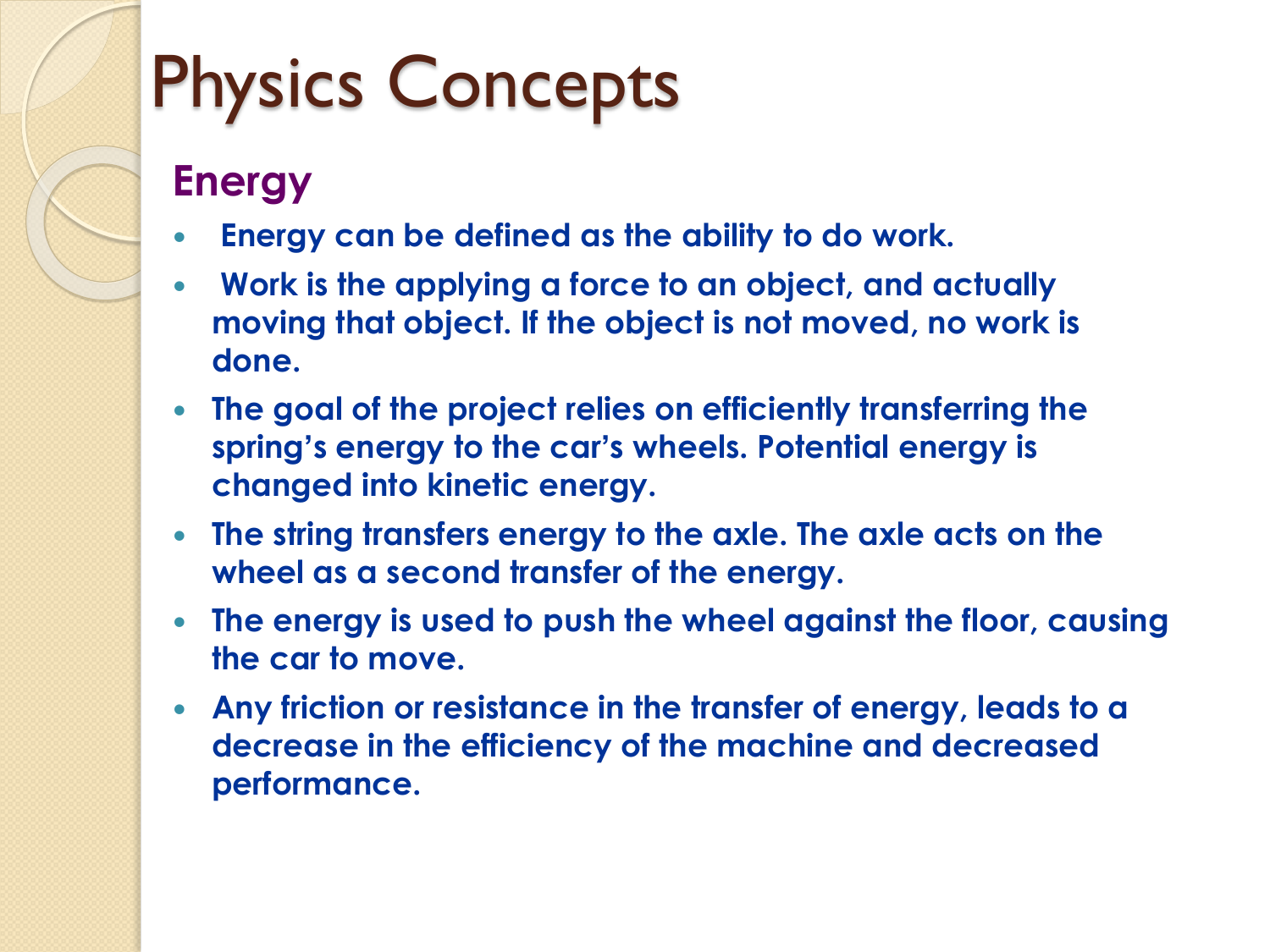## Potential Energy Kinetic Energy

◦ Trap set = potential energy

The amount of energy stored will depend on the spring and how much it is displaced. Full displacement of spring gives maximum energy.

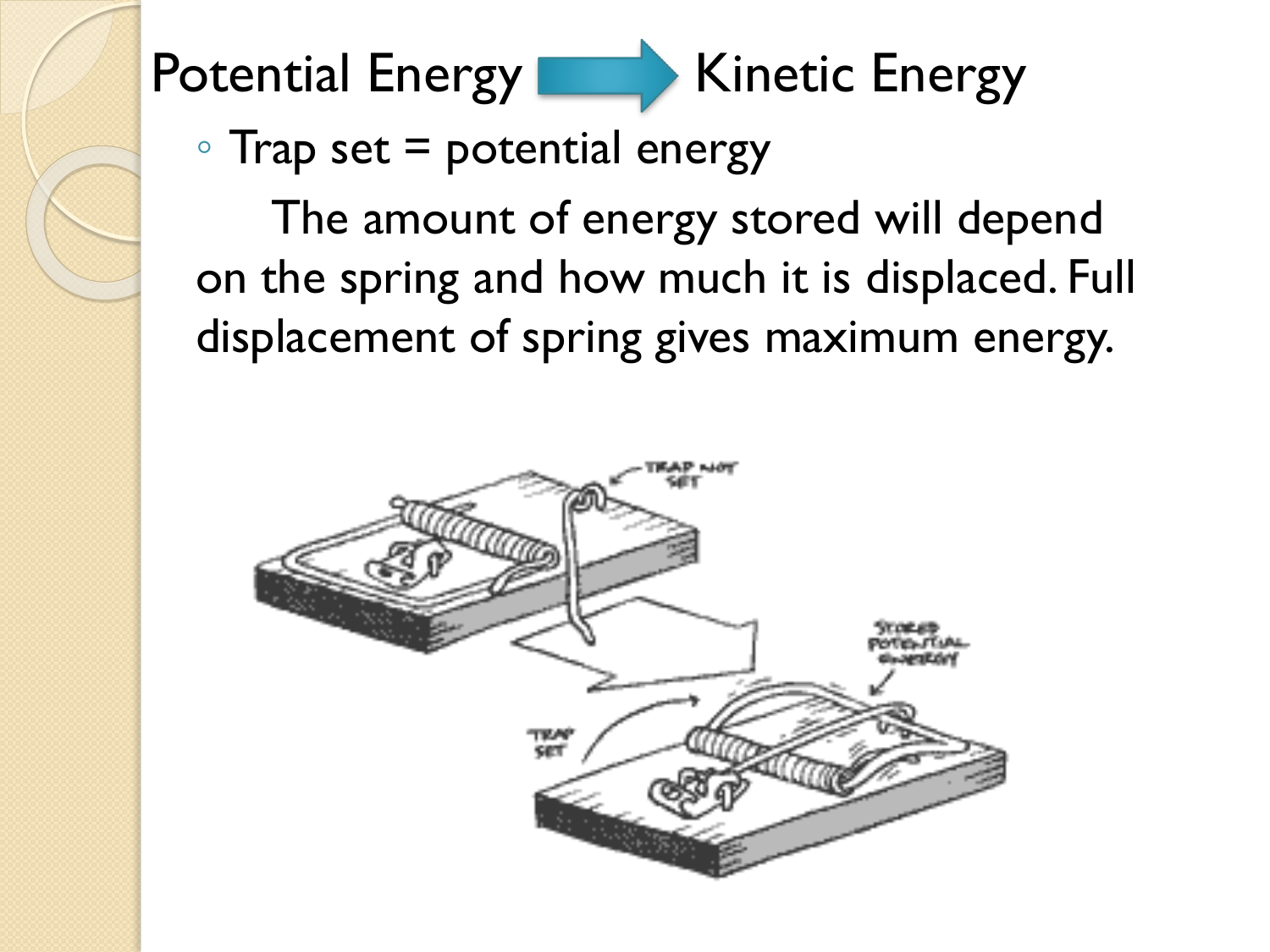o This potential energy is converted to kinetic energy by work. The amount of work that is done depends on how much energy you have. But since work is the product of force times distance, how you do the work is determined by design.



 $\circ$  Moving vehicle = kinetic energy and some potential still in the spring. Once lever arm stops moving, all energy is kinetic. Why does it slow down??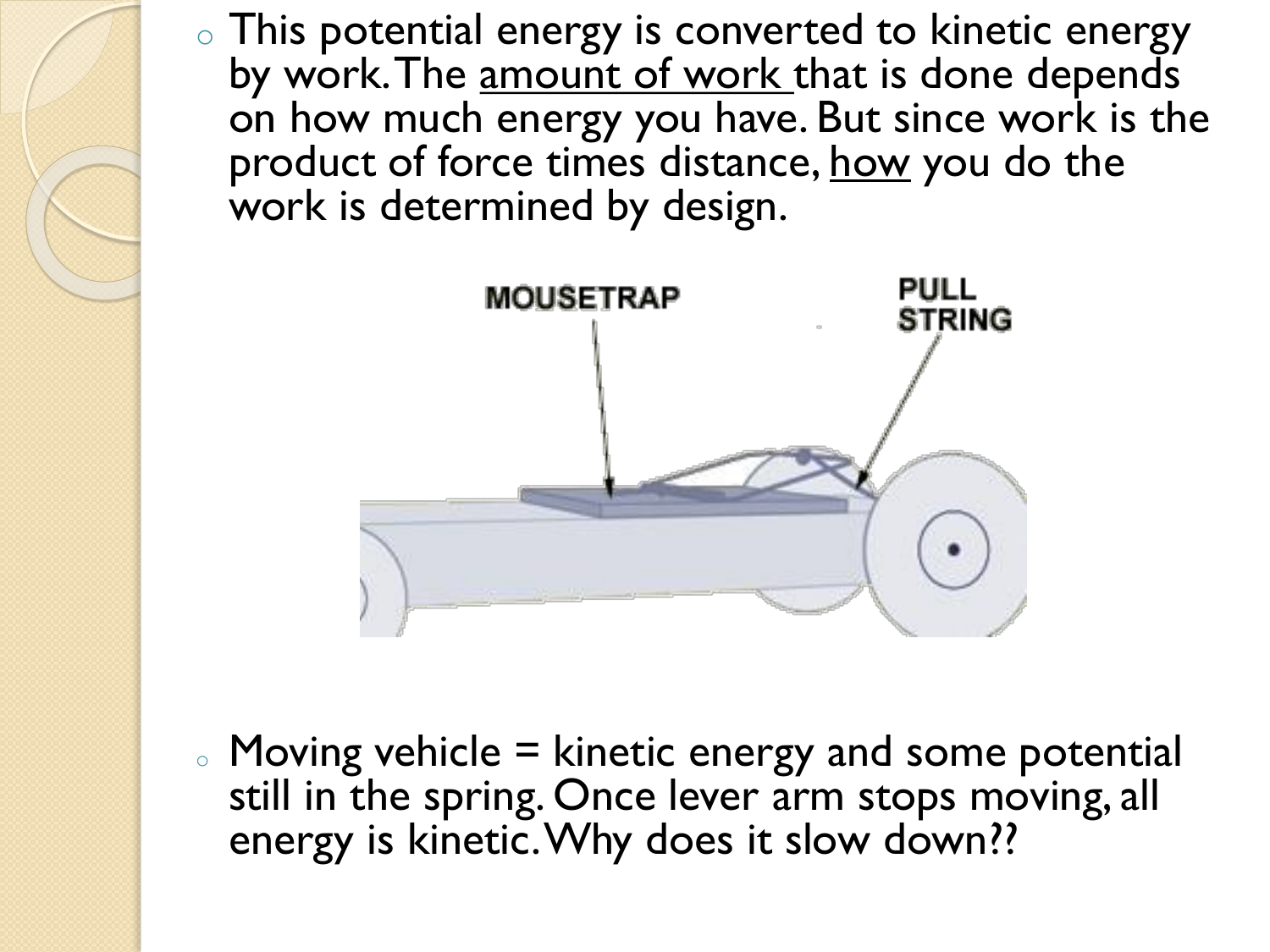

#### **Some things to think about:**

✓ **Long lever vs short lever Length of string Location of engine (mousetrap) Attachment of lever arm Attachment of string**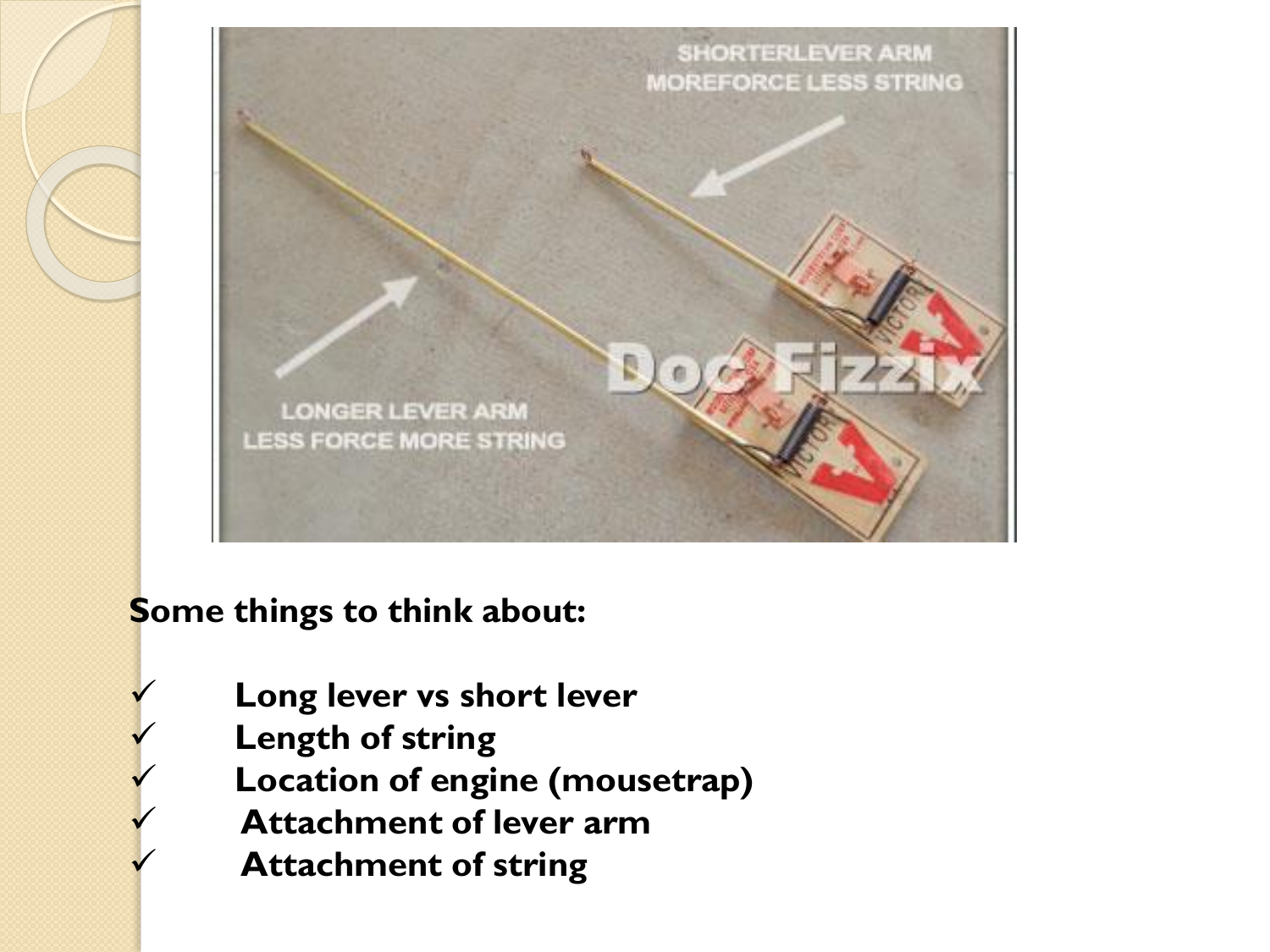

#### **FRICTION**

- **Friction is referred to as a dissipative force. Mechanical energy will be transformed in to heat or sound. This energy is not "lost" but it is difficult to use it in an organized fashion. In other words, it is less useful in doing work.**
- **Friction is the resistance of motion between two objects. Most friction between the materials in your car reduces the amount of energy that is used to move the car, so it would make sense that you want to reduce that friction.**
- **However, you actually rely on the friction between your wheels and the floor to help your car move. This is sometimes called traction. It provides the reaction force to the push of the wheels on the ground. Do you want more or less traction?**
- **Another form of friction involved in the performance of your car is air resistance (drag). Air resistance acts against the motion of the car and therefore should be reduced to increase performance.**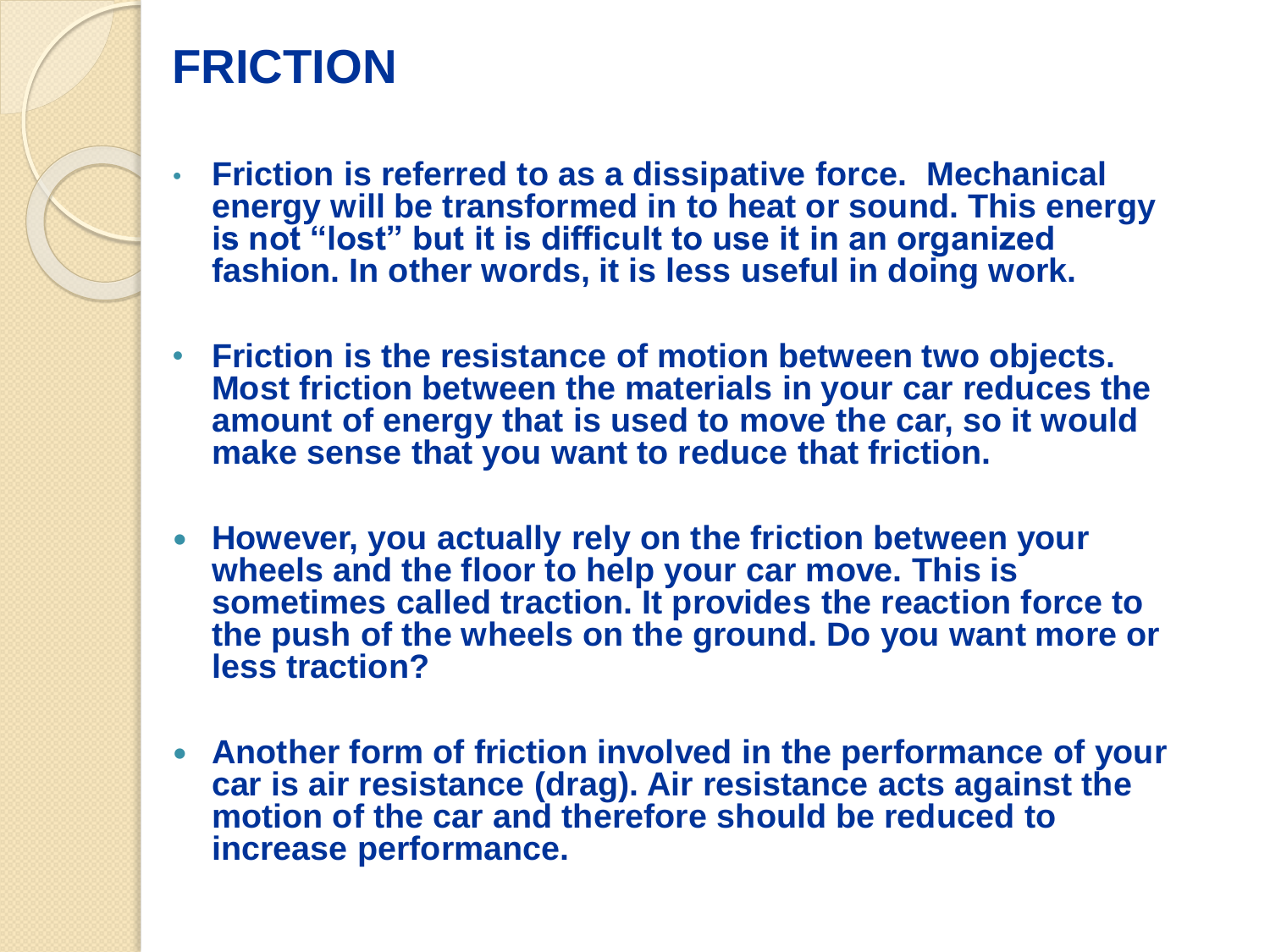

## **Some things to think about:**

✓ **Amount of friction between wheels and floor**

✓ **Friction where axles rub against chassis (bushings or bearings)**





✓ **Form drag – the shape of your car matters**

✓ **Surface conditions**

✓ **Does string rub as it releases?**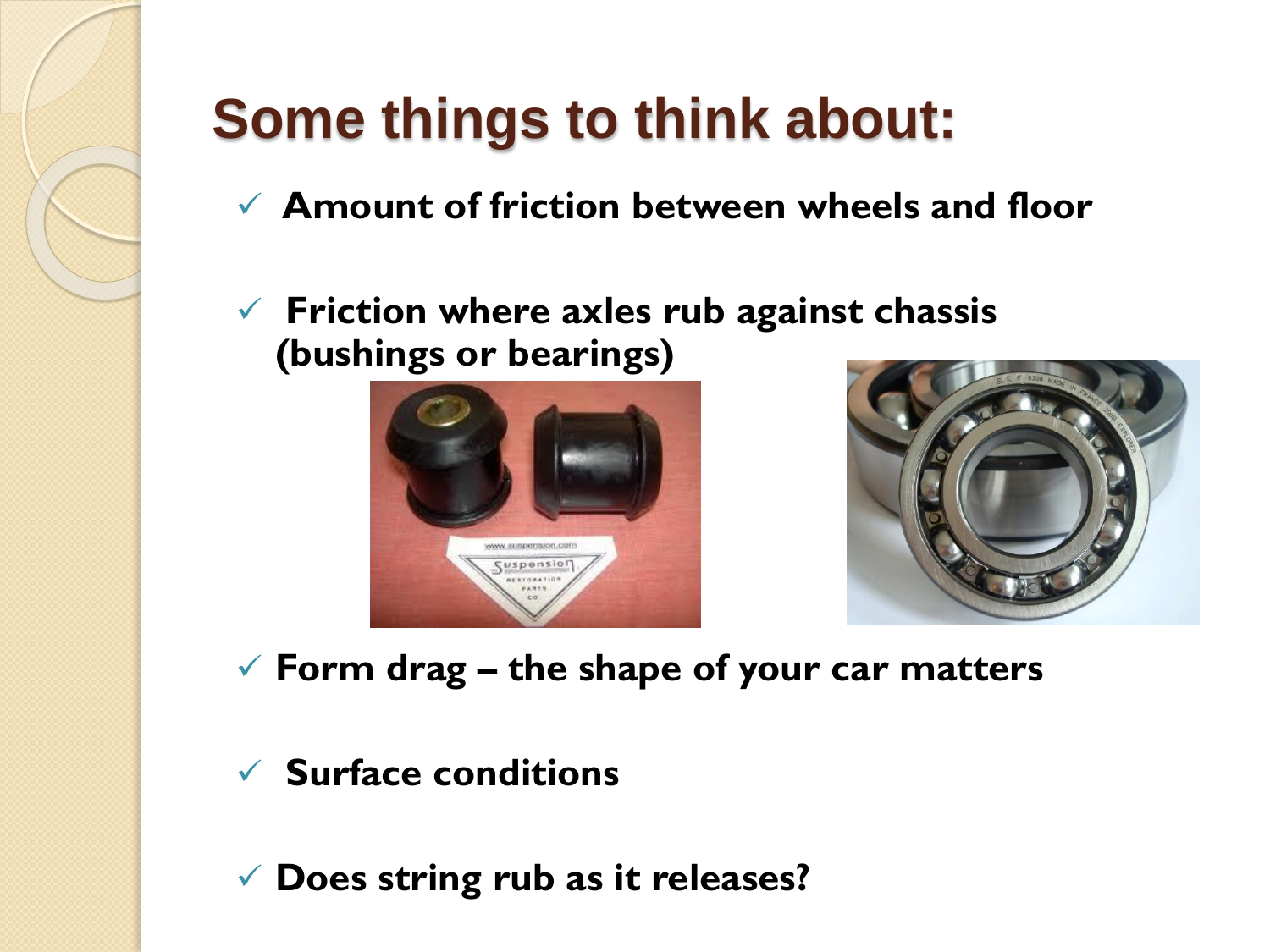

## **Newton's Laws**

**Newton's First Law is also known as the law of inertia. Inertia is an object's tendency to resist change. It is related to mass.**

**The more massive an object is, the larger its inertia, and therefore the harder it is to change its motion. This can work for or against you.** 

**Newton's Second Law is most commonly known in its equation**  form,  $F_{net}$ =ma. The more massive your car, the more force that **will be required to begin moving the car. The net force acting on your car will be equal to the force you apply minus any friction forces. The force you apply will be determined by the design of your string/lever arm system (drivetrain).**

**Newton's Third Law states that for every action (force) there is an equal and opposite reaction (force). Your car makes use of this in all of the energy transfers. The pull of the string turns the axle, the push of the wheel on the floor causes the floor to push back, etc.**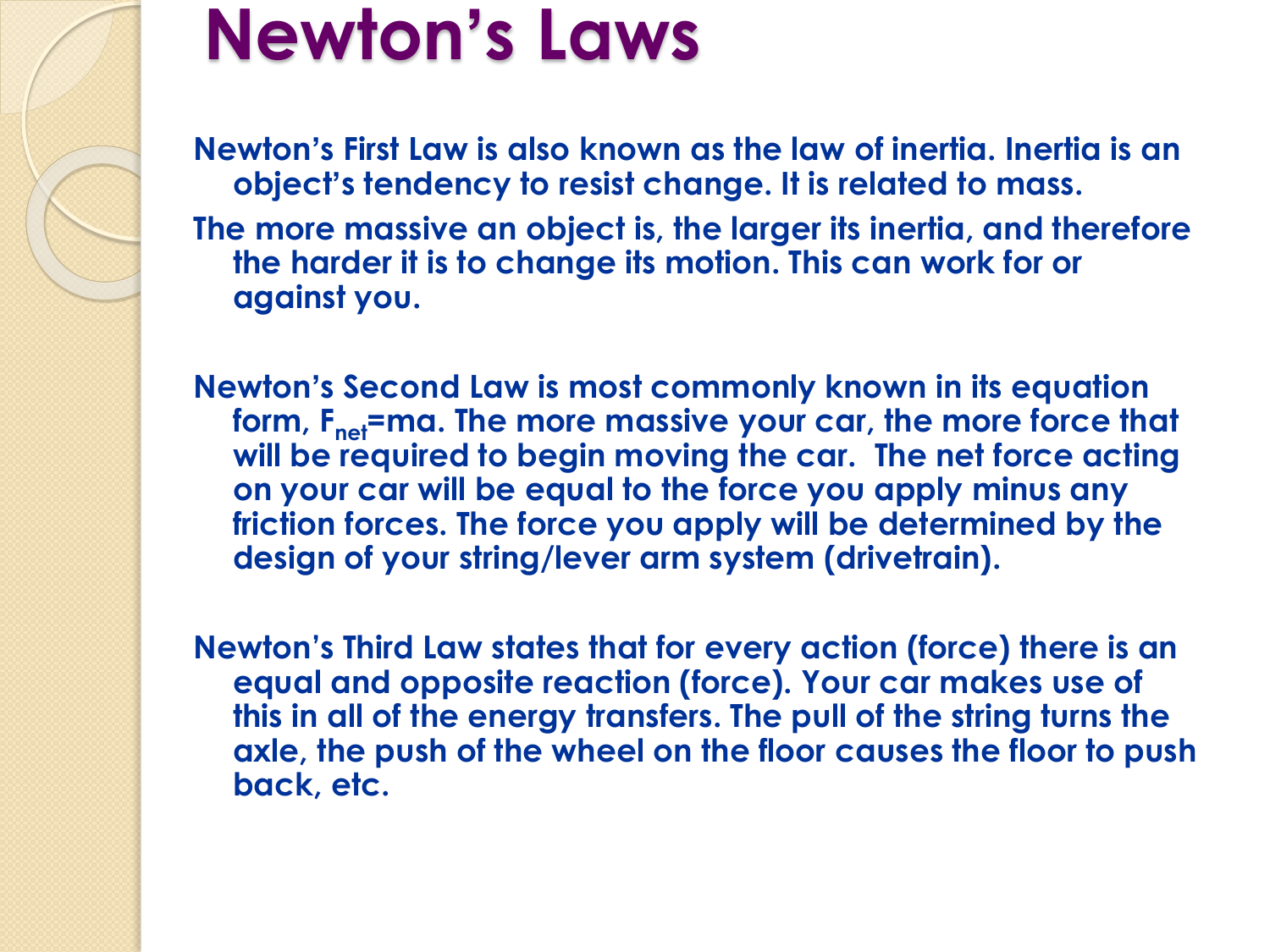

### Some things to think about:

- **The mass of your car is critical in determining how easy it is to start and stop.**
- **Overall acceleration will be determined by how much force you apply (effectively) and by the mass.**
- **Friction will decrease the net force causing your car to move forward**
- **How much reaction force you get to an applied froce is often the result of friction**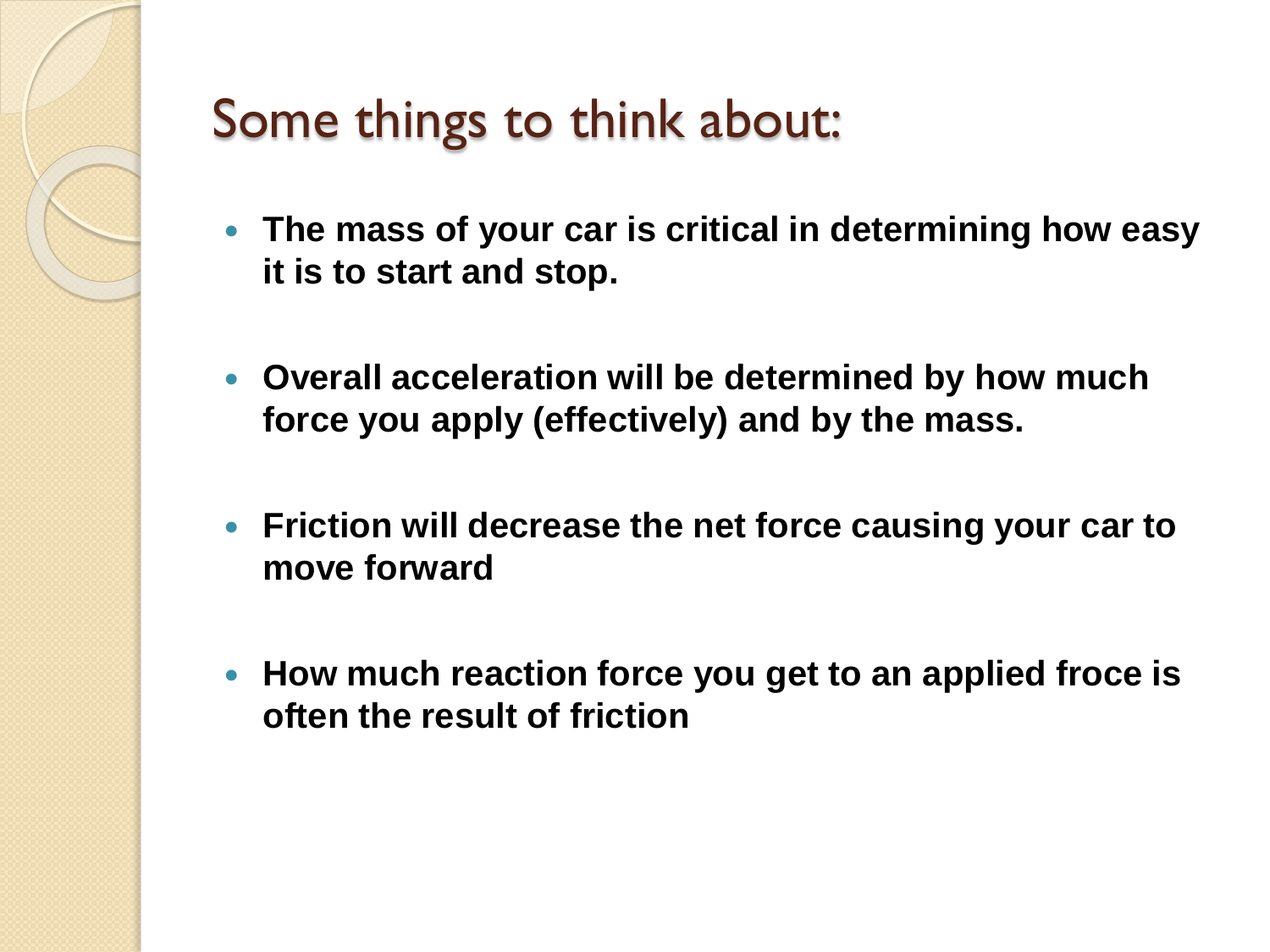## **Rotational Inertia**

*.*

- **Inertia deals with an object's tendency to resist change of its linear motion; rotational inertia is an object's tendency to change its rotational motion.**
- **The rotational inertia of an object depends on two things 1. Its mass** 
	- **2. How that mass is distributed from the axis of rotation.**
- **Since the wheels of your car are the parts that are rotating, you may want to decrease or increase their rotational inertia. Remember inertia makes it hard to start, but it also makes it hard to stop!!**
- **Rotation takes some energy too. The larger the moment of inertia, the more kinetic energy you will use for rotation. That can mean less energy available for forward motion.**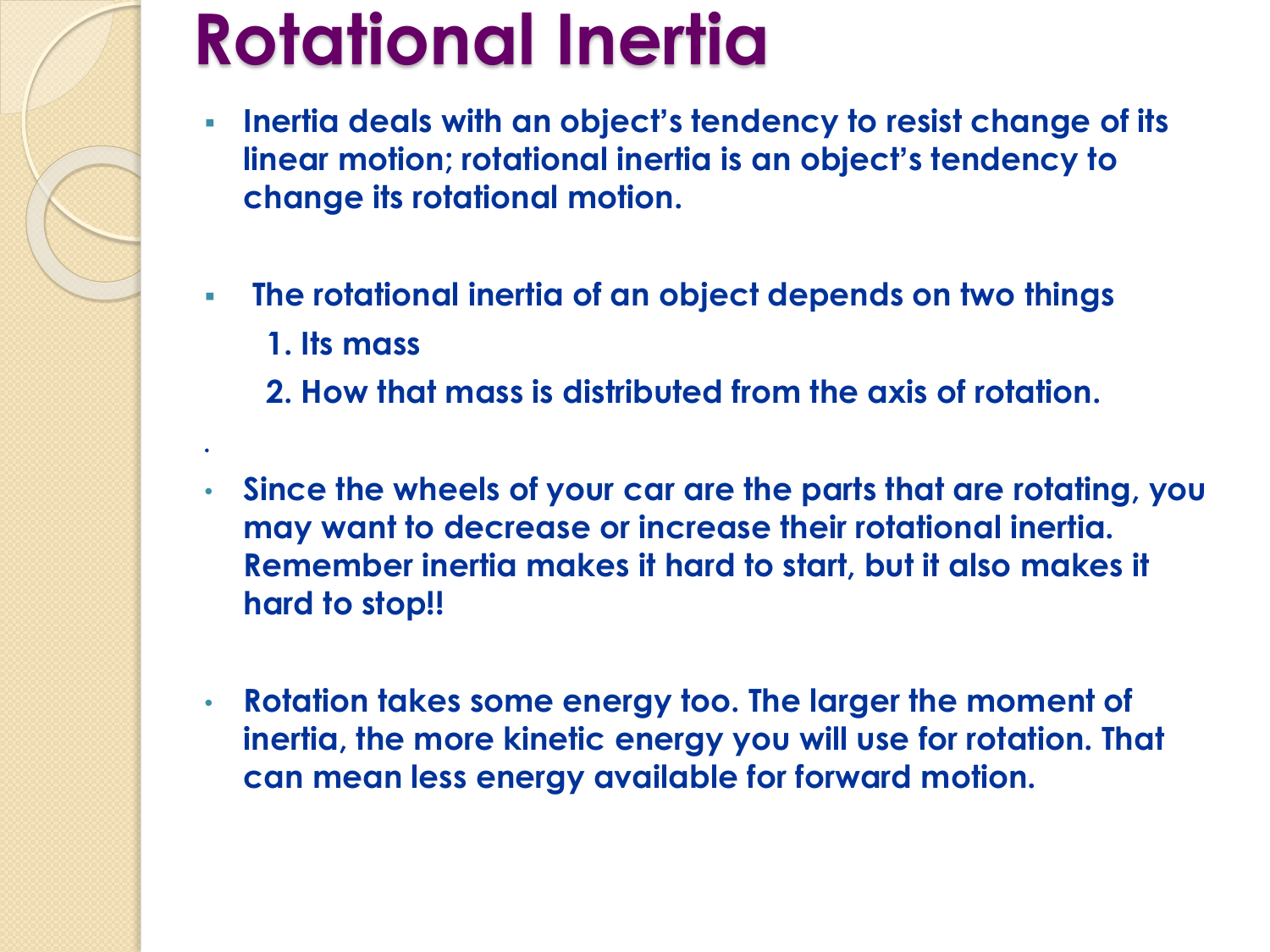

*If two objects have equal mass and radius, the one with more material located far from the center will have a larger moment of inertia*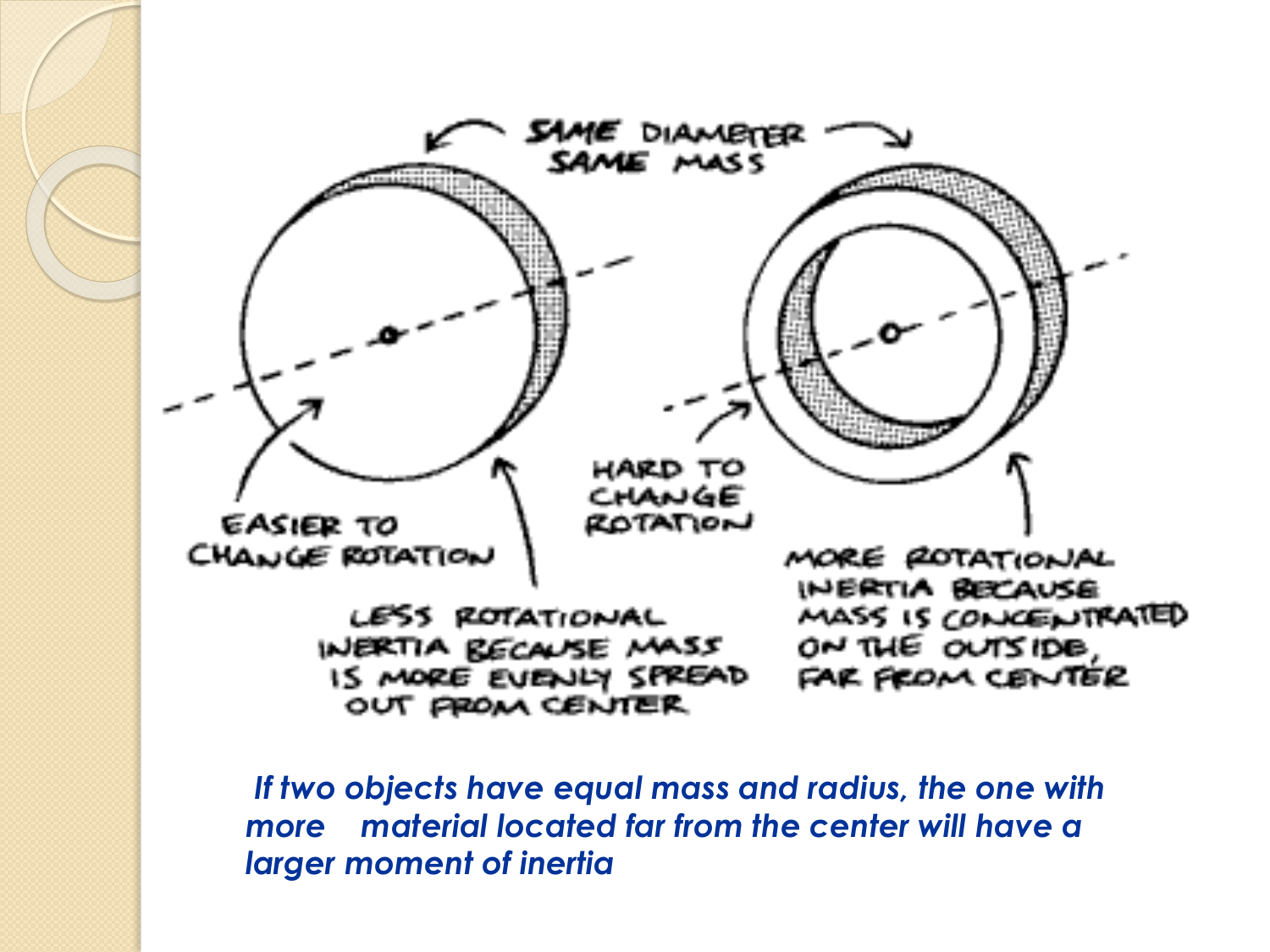## **lorque**

- **Torque** can be informally thought of as a"rotational force" or "angular force" that causes a change in rotational motion.
- Three factors determine how much torque is applied 1. Size of the applied force

2. Direction of the applied force. Maximum when at 90° to the rotation

3. How far the force is applied from the axis of rotation. The further, the better.

- In your mousetrap car, the snapper arm applies a force to the drive axle through the pulling string. This in turn causes a torque to be produced around the drive axle.
- **Friction is actually responsible for torque on one part of** your car. Where?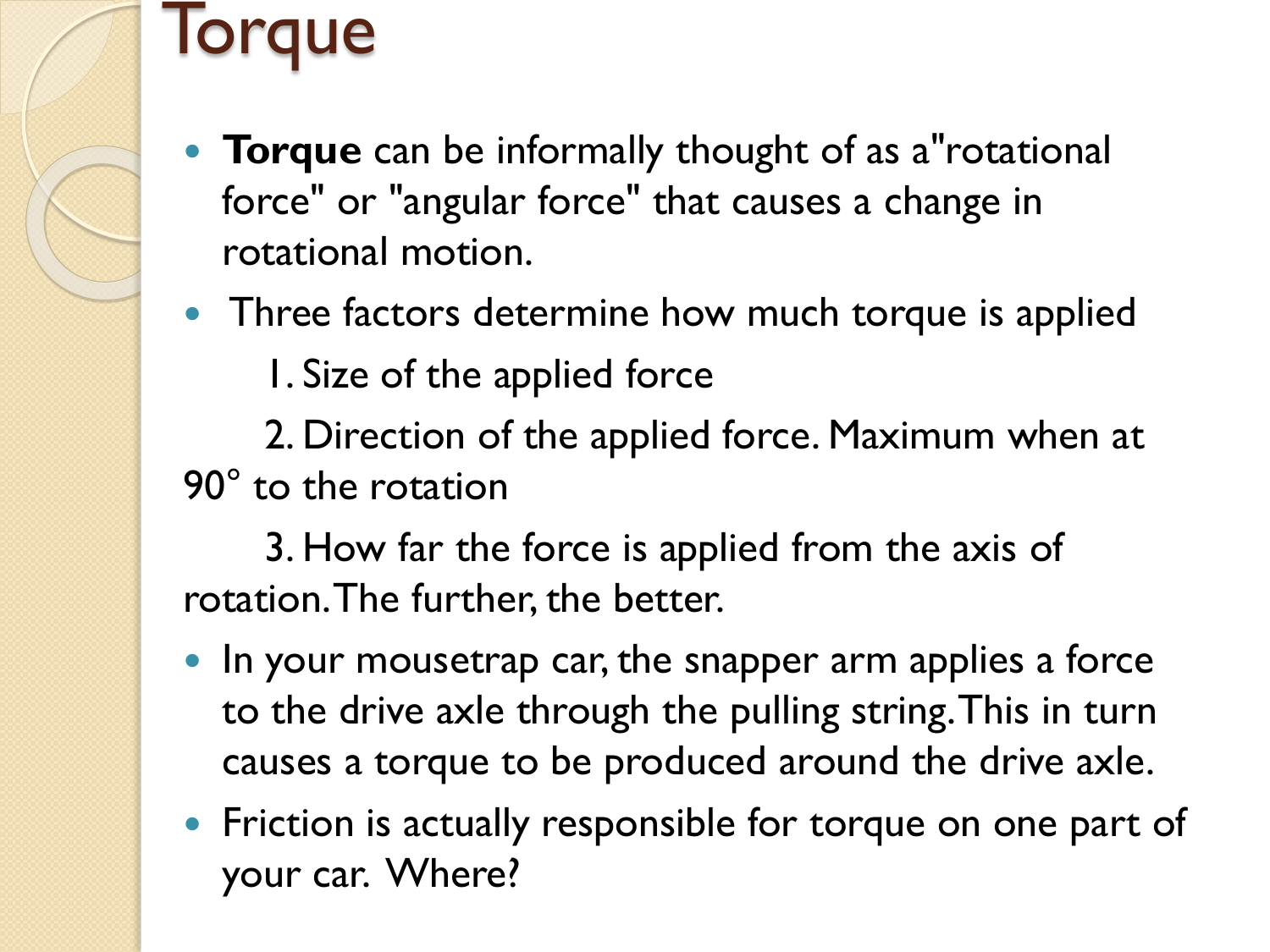## Rotation Some things to think about:

- The rotational inertia of your wheels is a big factor. It will determine how quickly your car starts AND stops. It also influences energy transformation.
- Any rotating part of your car has rotational inertia
- In rotation, torque plays the role of force and will influence what is called angular acceleration, or how quickly the rotation of your wheels or axle will increase or decrease.

Torque =(Rotational Inertia)  $X$  (angular acceleration)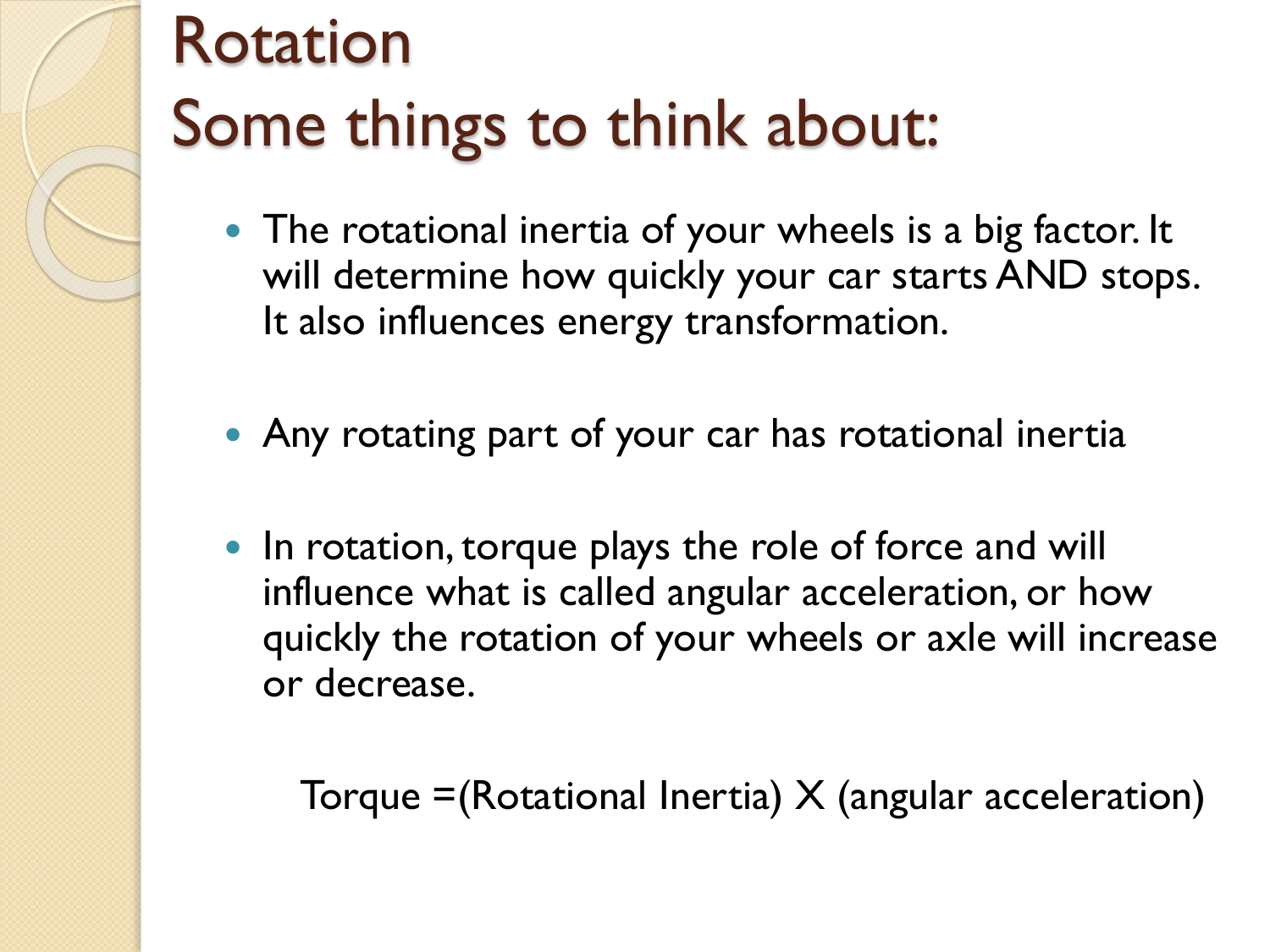

## Power

**Power:** the rate at which work is done or energy is used.

In a mousetrap car, the same overall amount of energy is used regardless of its speed – only the *rate*  of use changes

For **distance**, you want to use energy slowly (energy goes into distance instead of speed)

For **power (rapid acceleration)**, you want to use it more quickly (lots of energy needed at the start to get the car moving up the ramp)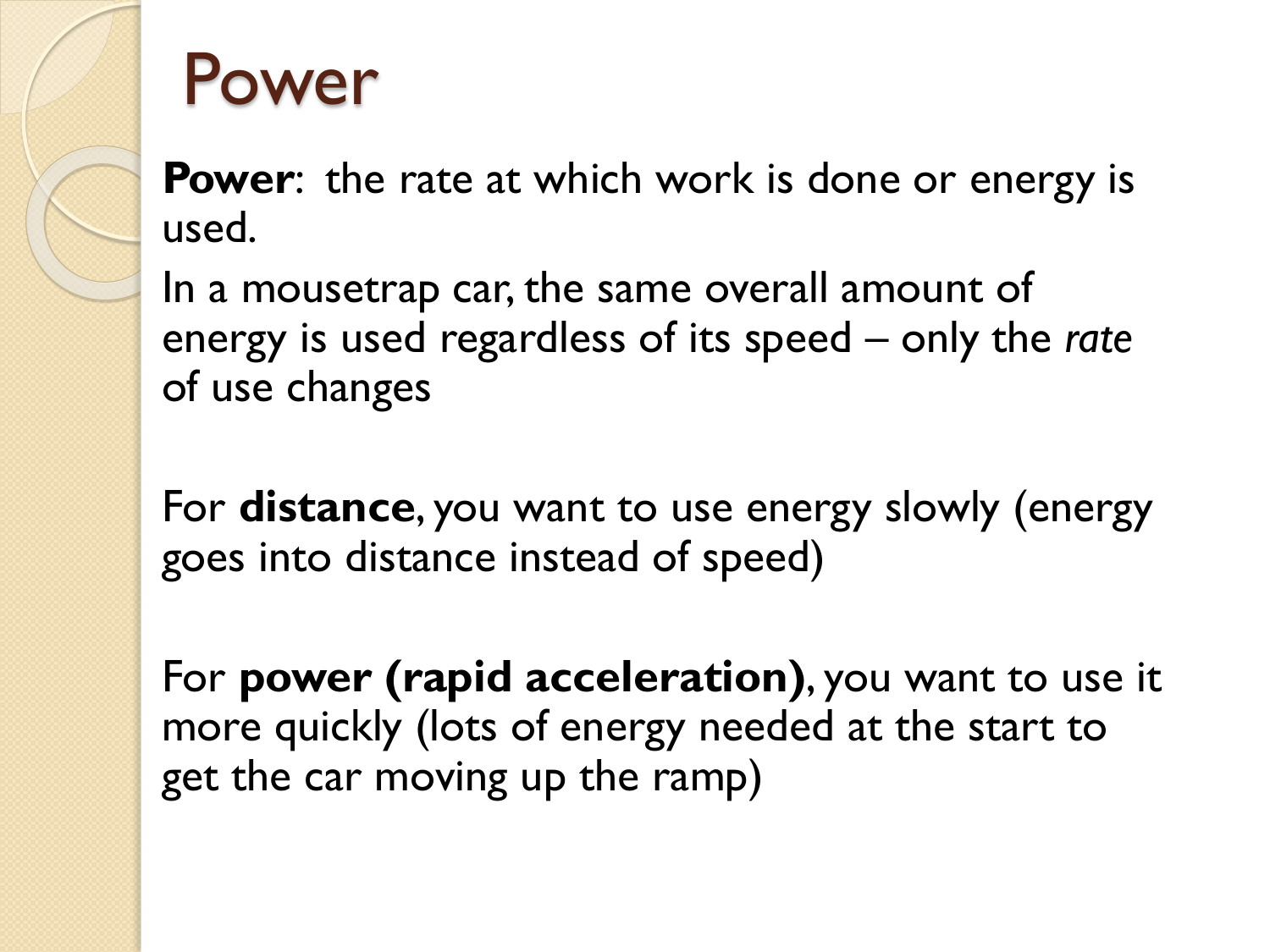# Stability and Alignment

- All objects have a center of mass; this is where the force of gravity can be thought of as acting. Any significant overall misalignment of vertical forces can cause tipping. Jut like in a real car, the location of your engine will shift the center of mass.
- Any sideways motion or up and down motion will use energy that would create forward motion and your distance will decrease. Equal torque and forces must be exerted on all wheels and wheels must be aligned.